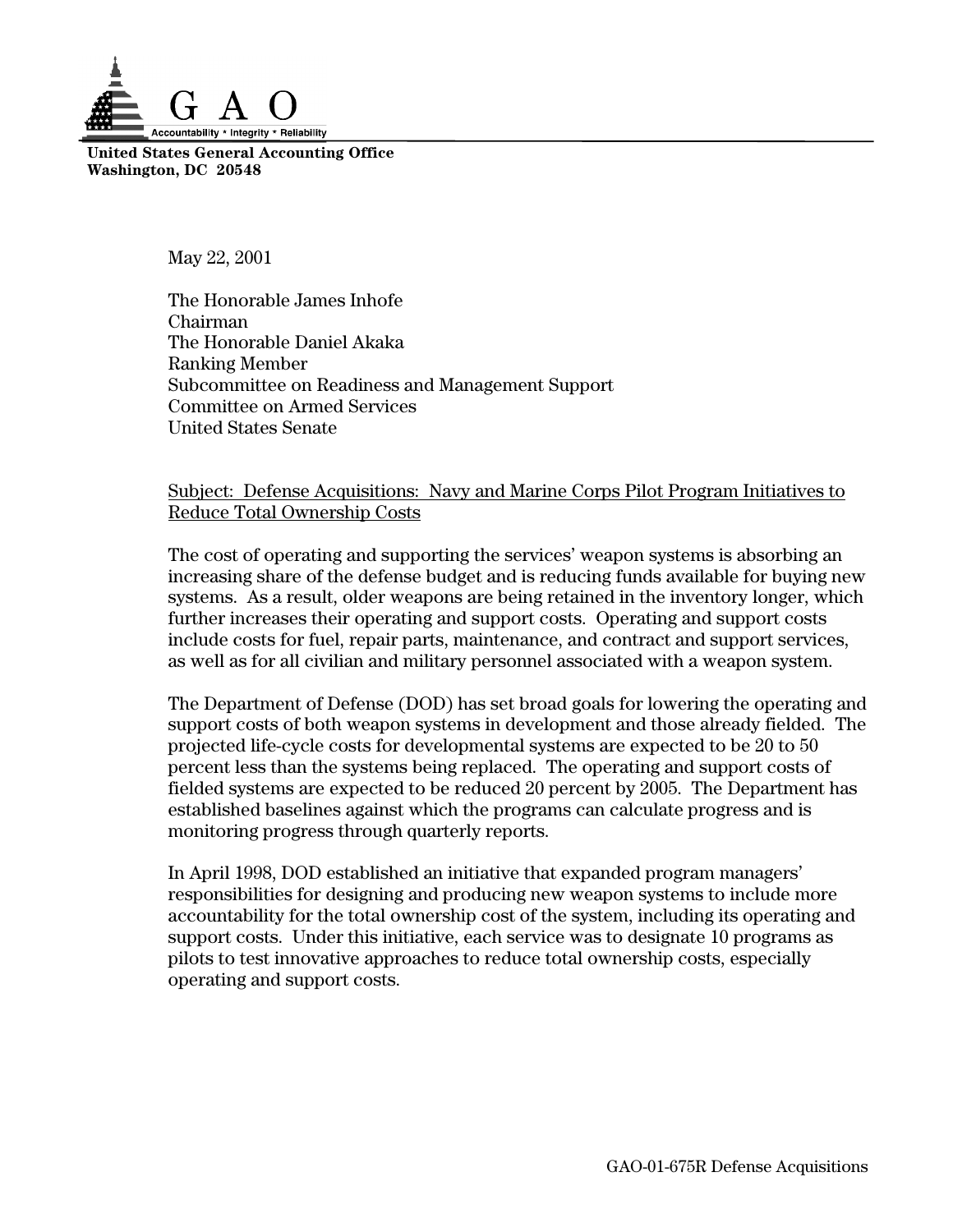This is the third in a series of reports in response to your request that we evaluate the military services' efforts to reduce weapon systems operating and support costs. We previously reported on Army and Air Force efforts.<sup>1</sup> We reported a lack of accountability and priority in reducing their systems' operating and support costs. We recommended that the Army and Air Force develop operating and support cost goals for each weapon system and track progress toward achieving those goals.

To complete our evaluation of the military services' operating and support cost reduction efforts, we examined 10 Navy and Marine Corps pilot programs and briefed your staff on the results. This letter summarizes our observations on the Navy and Marine Corps pilot programs and provides, as an enclosure, our briefing slides.

### Summary of Navy and Marine Corps Operating and Support Cost Reduction Efforts

The Navy and Marine Corps cited a number of initiatives to reduce weapon system operating and support costs. For example, they are using an open architecture design method that reduces the cost of component replacement and changes later in system life. They are also providing contractor incentives to include more operating and support cost saving features in the system's design. In addition, the Navy has other related objectives and initiatives that could significantly reduce operating and support costs. These include reducing manpower requirements, improving the quality of life for sailors, improving the responsiveness of the supply system, and improving performance by improving reliability and reducing maintenance requirements.

Through these and other initiatives, the Navy and Marine Corps have reported progress in reducing operating and support cost in its pilot programs. The table below shows the reported progress of the programs as estimated for fiscal year 2005.

| Pilot program                              | Cost avoidance/reduction fiscal year 2005 |
|--------------------------------------------|-------------------------------------------|
| Standoff Land Attack Missile Expanded      | \$3.3                                     |
| Response                                   |                                           |
| H-60 Helicopter                            | 10.0                                      |
| <b>Aviation Support Equipment</b>          | 161.0                                     |
| $EA-6B$                                    | 15.8                                      |
| CG-47 Class Aegis Cruiser                  | 62.3                                      |
| CVN—68 Class Carrier (9 carriers)          | 57.6                                      |
| <b>Medium Tactical Vehicle Replacement</b> | 20.0                                      |
| <b>Advanced Amphibious Assault Vehicle</b> | 0.3                                       |
| $LPD-17$                                   | 80.0                                      |
| Common Ship                                | 91.0                                      |

Table 1: Navy and Marine Corps Cost Avoidance/Reduction in Fiscal Year 2005 Dollars in millions

 $\frac{1}{1}$ *Defense Acquisitions: Air Force Operating and Support Cost Reductions Need Higher Priority* (GAO/NSIAD-00-165, Aug. 29, 2000) and *Defense Acquisitions: Higher Priority Needed for Army Operating and Support Cost Reduction Efforts* (GAO/NSIAD-00-197, Sept. 29, 2000).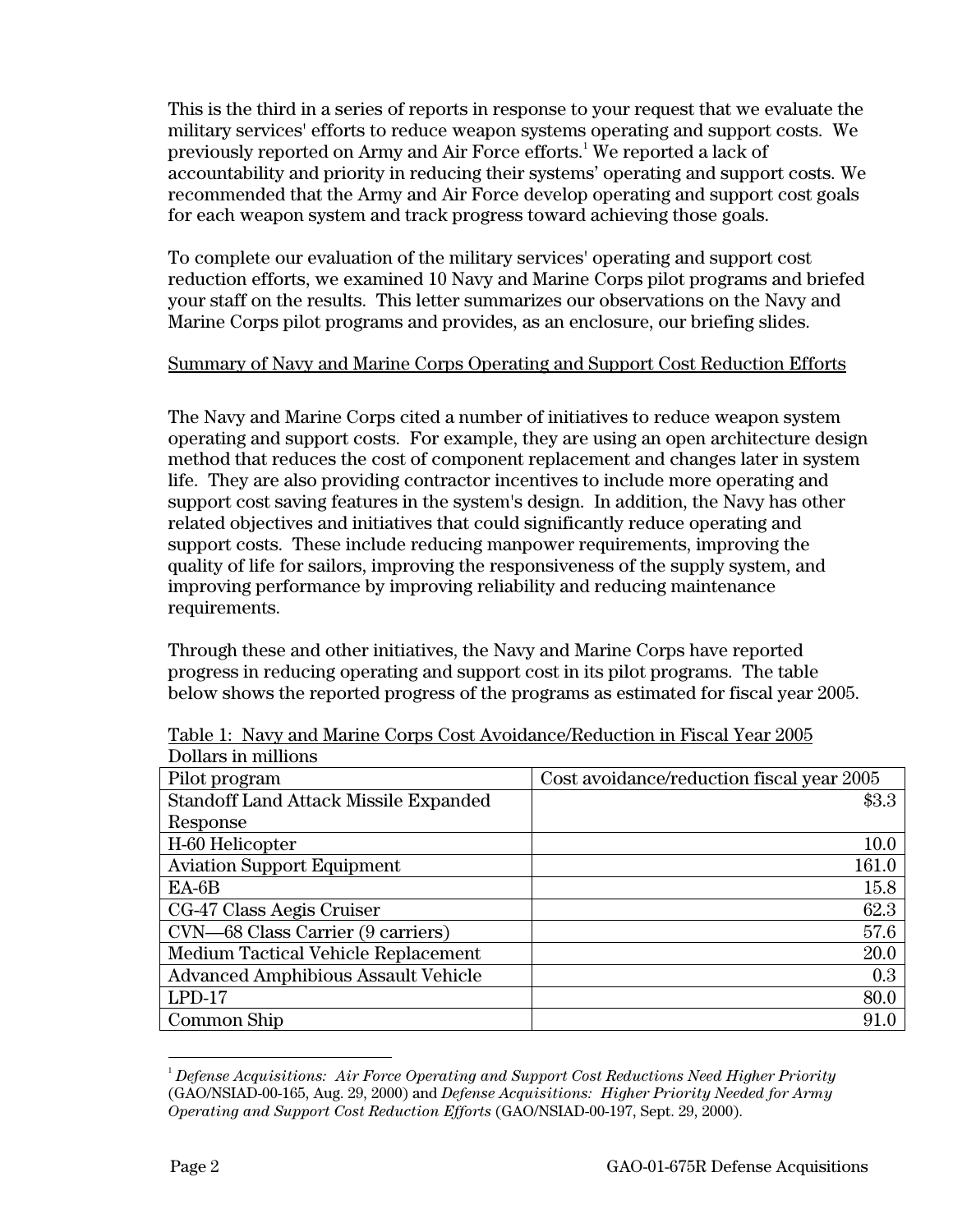Although each program expects some costs to decline, the Navy and Marine Corps report that costs could decline even further if some challenges were successfully resolved. Similar to our findings in the Army and Air Force, Navy program officials report that operating and support cost reductions do not have the same funding priority as performance or safety issues. Program officials also report that the database used to track operating and support costs could be improved. Officials agreed that focusing attention on operating and support costs through the pilot programs as well as through Navy and Marine Corps policy resulted in incentives to lower costs.

In our previous reports, we recommended that the Army and Air Force develop specific and measurable operating and support cost requirements for each of their weapon systems and track progress in meeting them in the same manner that development and procurement costs are established, tracked, and measured. We believe that the Navy and Marine Corps, like the Army and Air Force, would benefit from early establishment of specific, measurable requirements for each weapon system's operating and support costs and monitoring of progress toward achieving those requirements.

The enclosure to this letter contains the briefing slides that we prepared on the Navy and Marine Corps initiatives to reduce operating and support costs. These briefing slides were reviewed by officials from the Navy, the Marine Corps, and the Office of the Secretary of Defense, and these officials provided oral comments on the technical accuracy as well as tone and clarity of the presentation. We incorporated their comments as appropriate. The officials agreed with our observations noting that readiness was the Navy and Marine Corps first priority.

If you or your staff have any questions on these matters, please call me on (202) 512- 4841 or Bill Graveline on (256) 650-1414.

James Haliggin

James F. Wiggins Director, Acquisition and Sourcing Management

Enclosure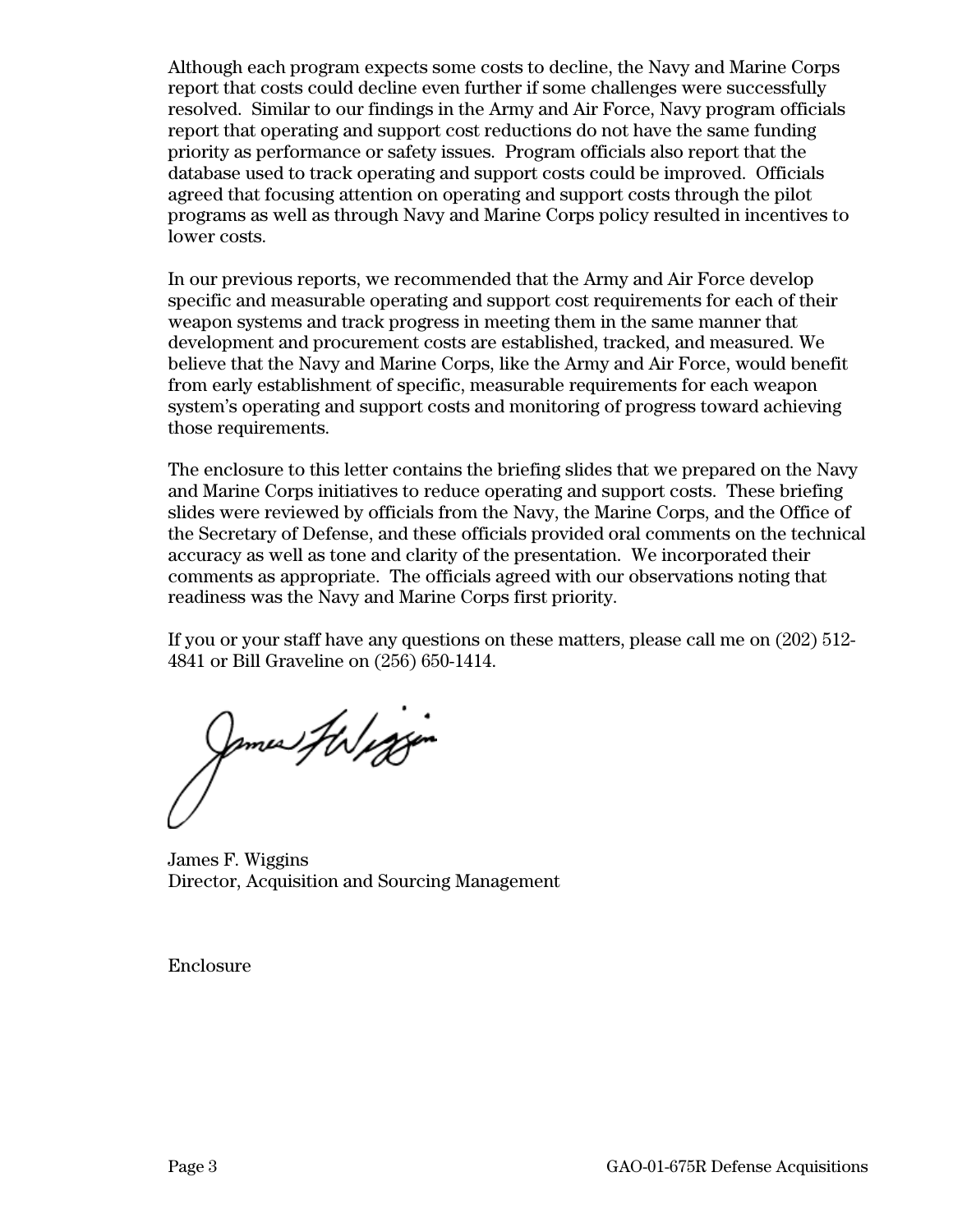

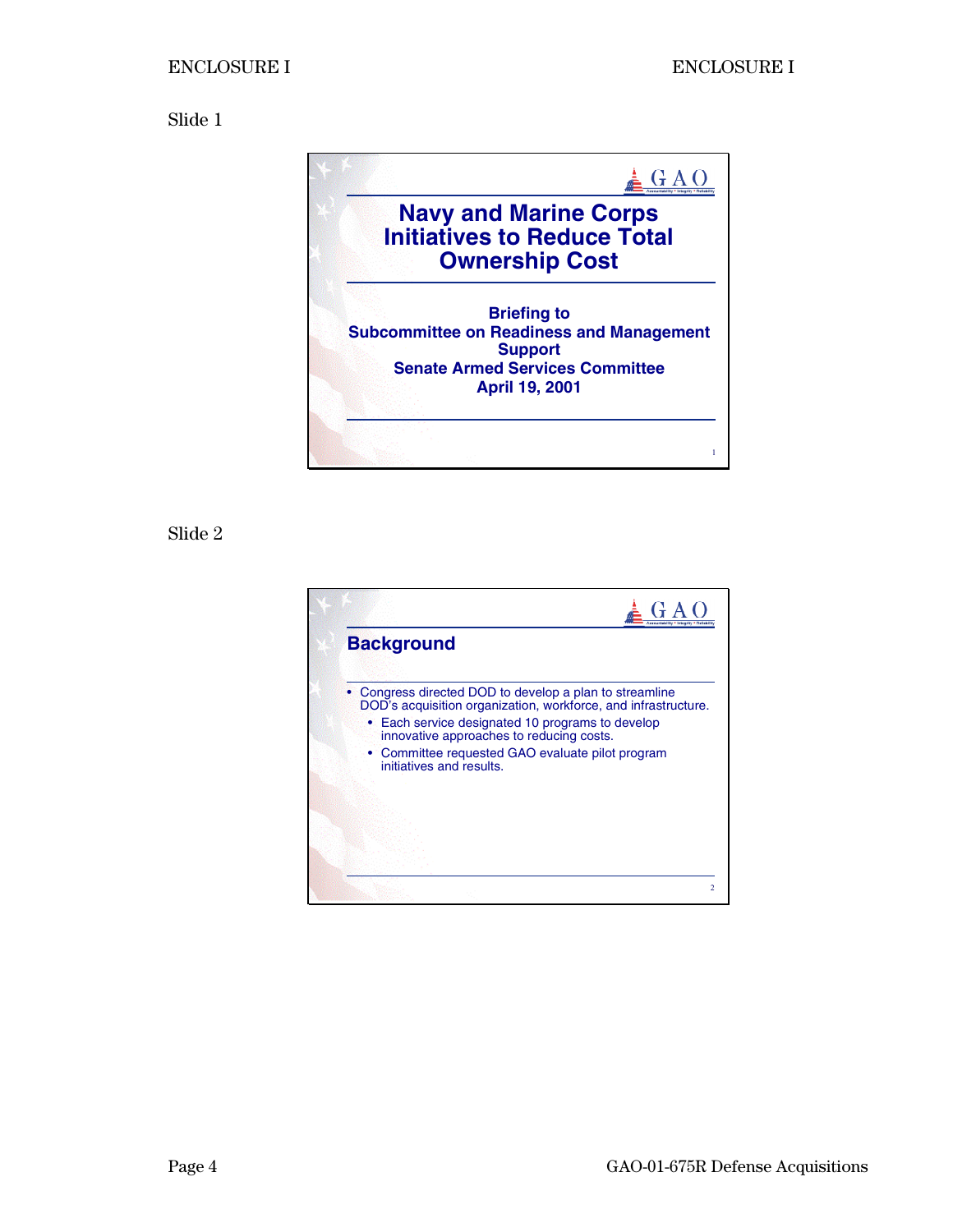

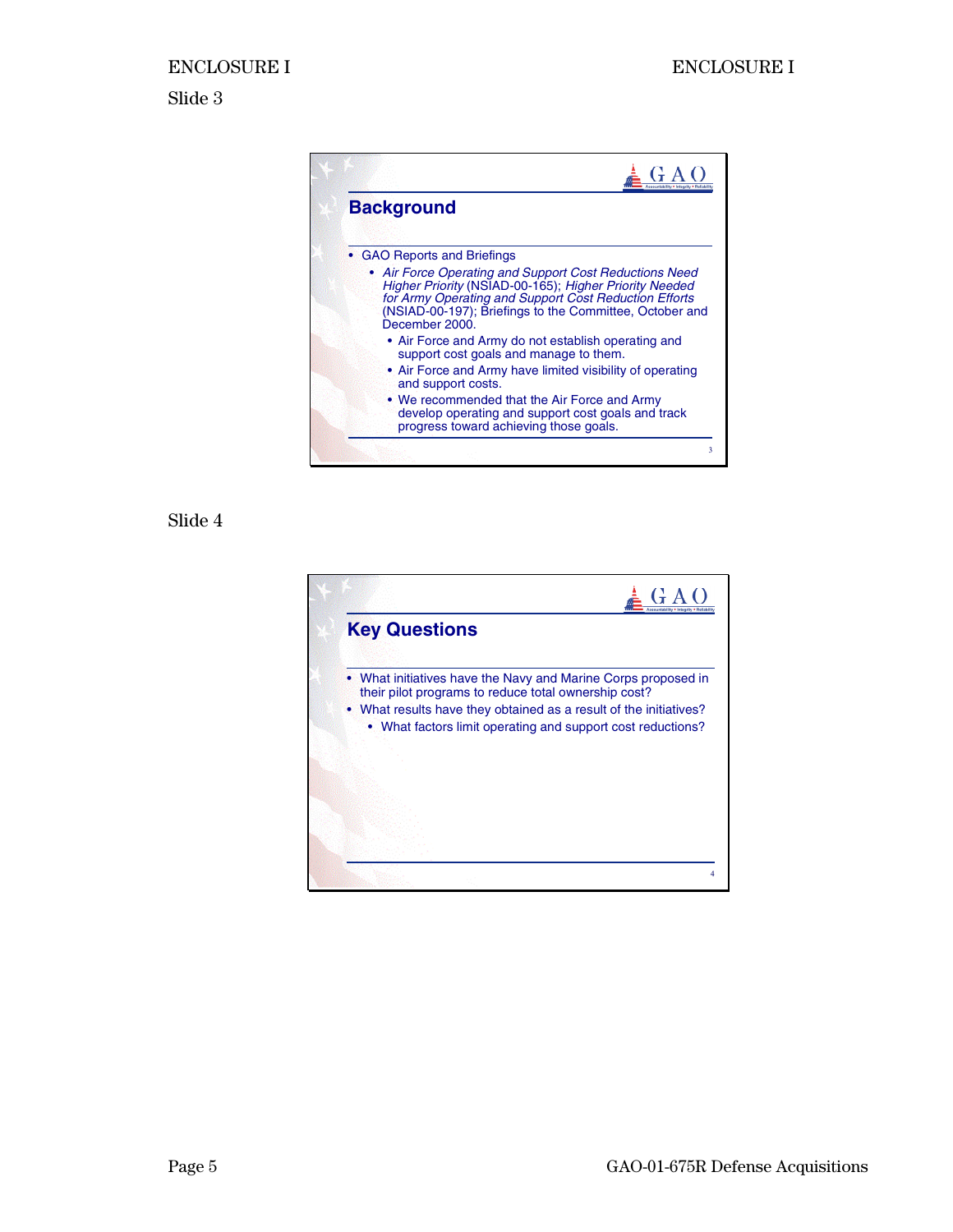

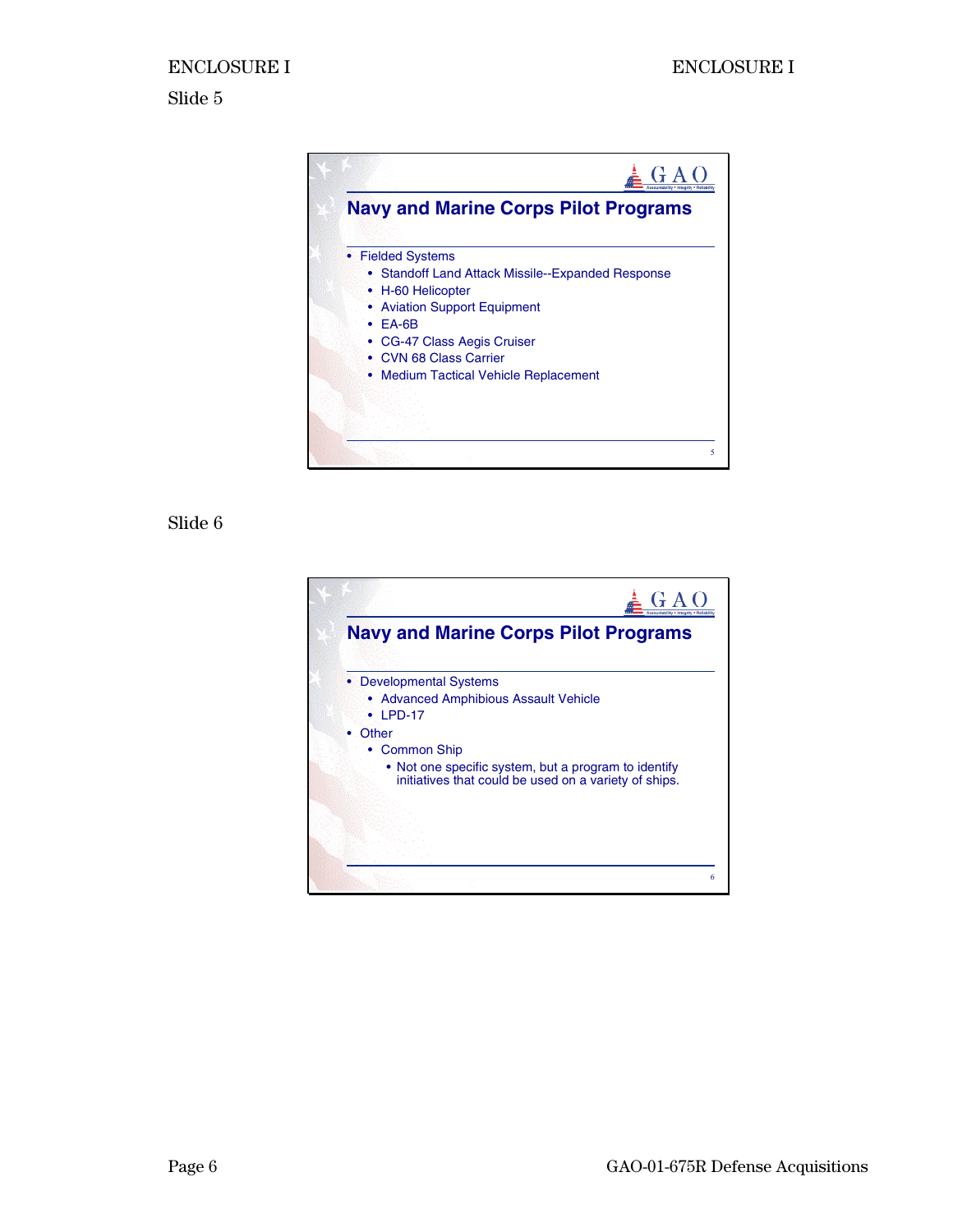

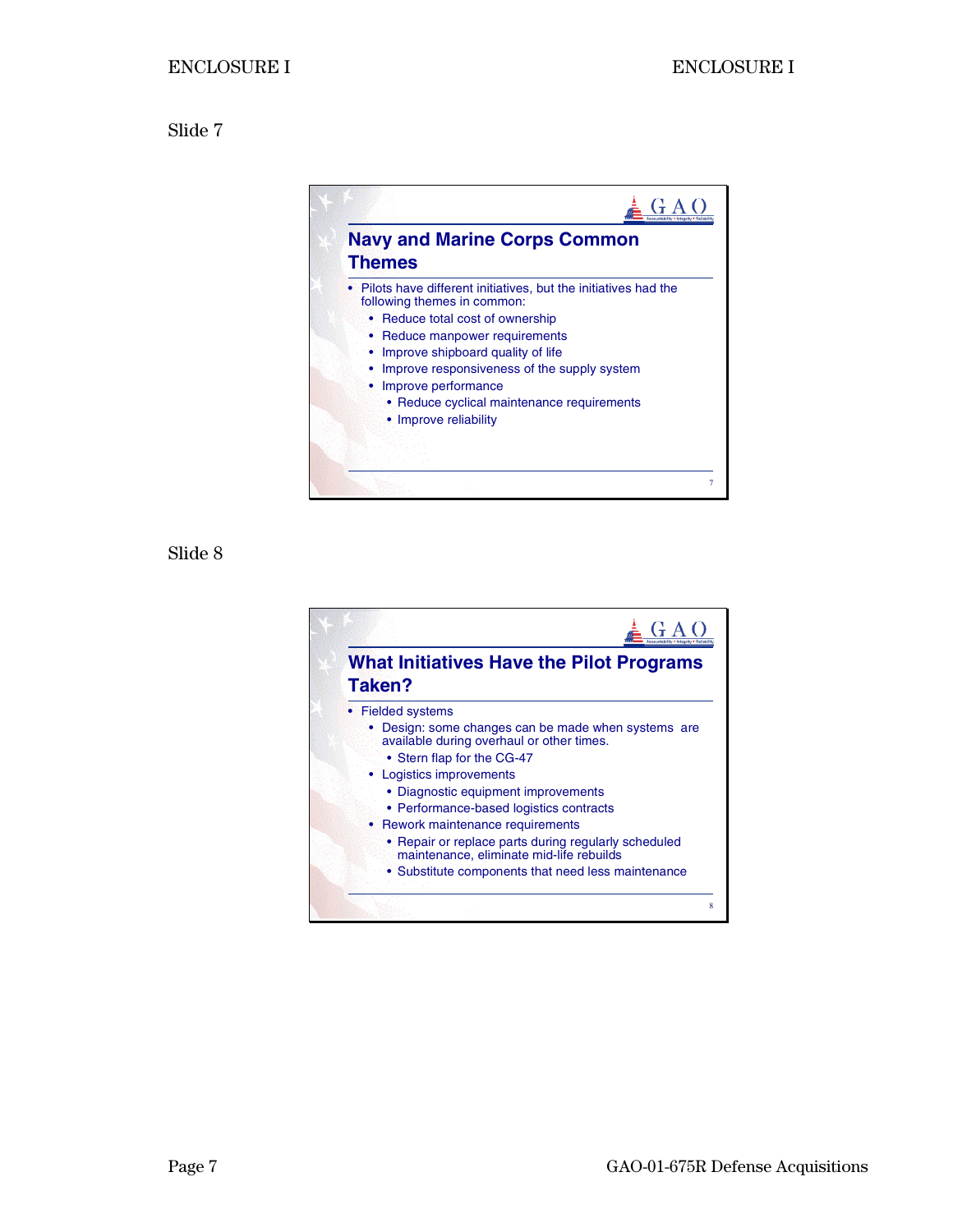

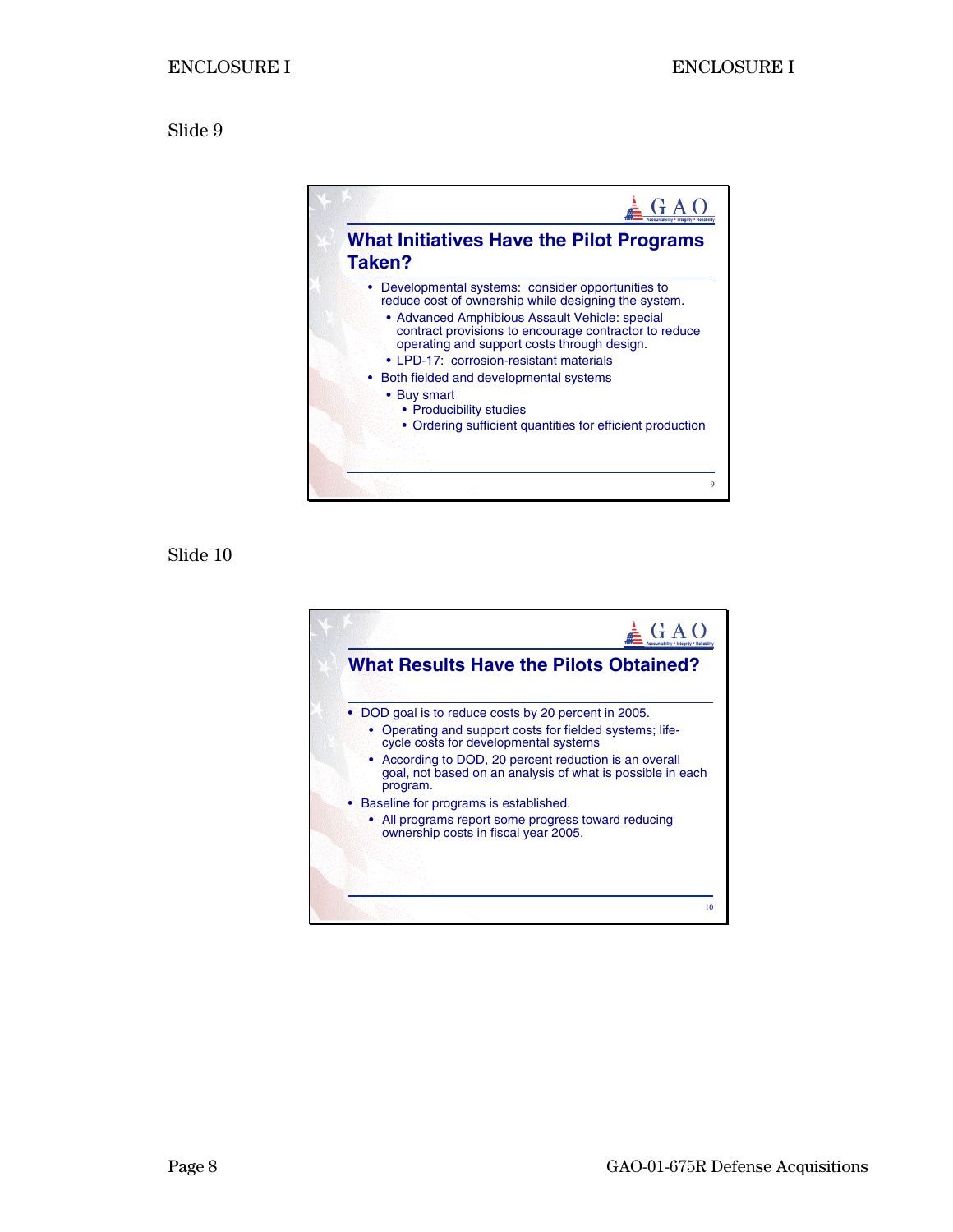

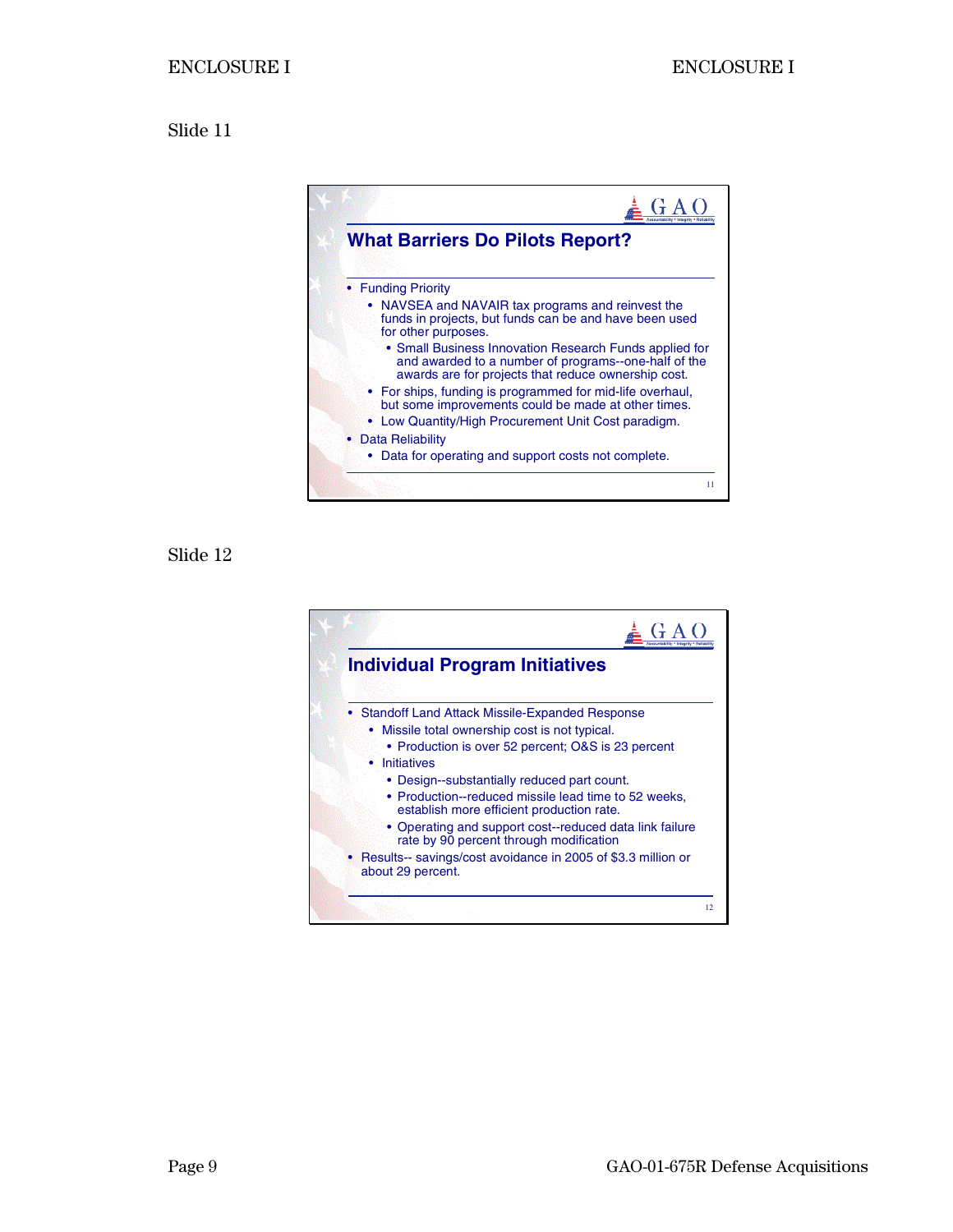

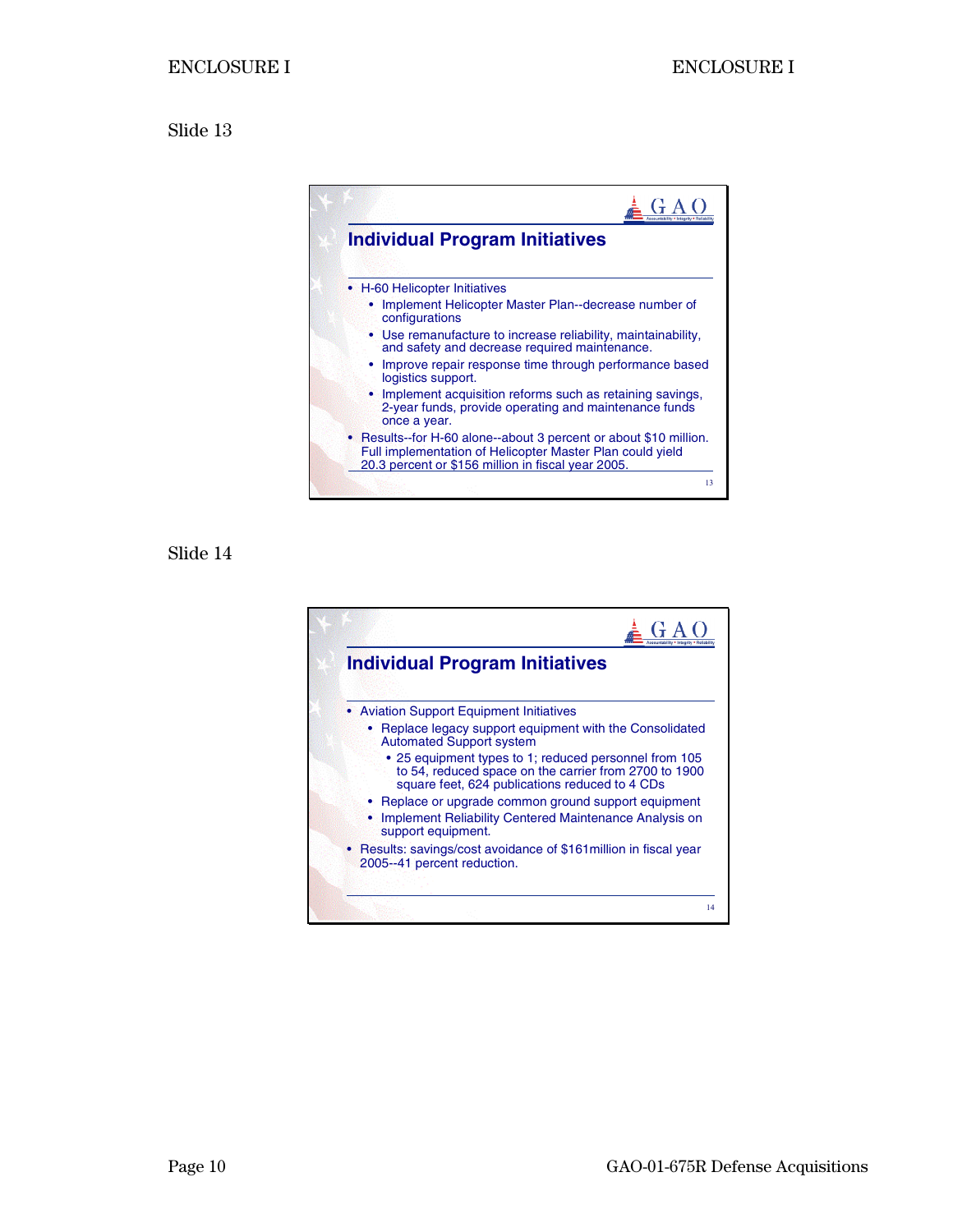

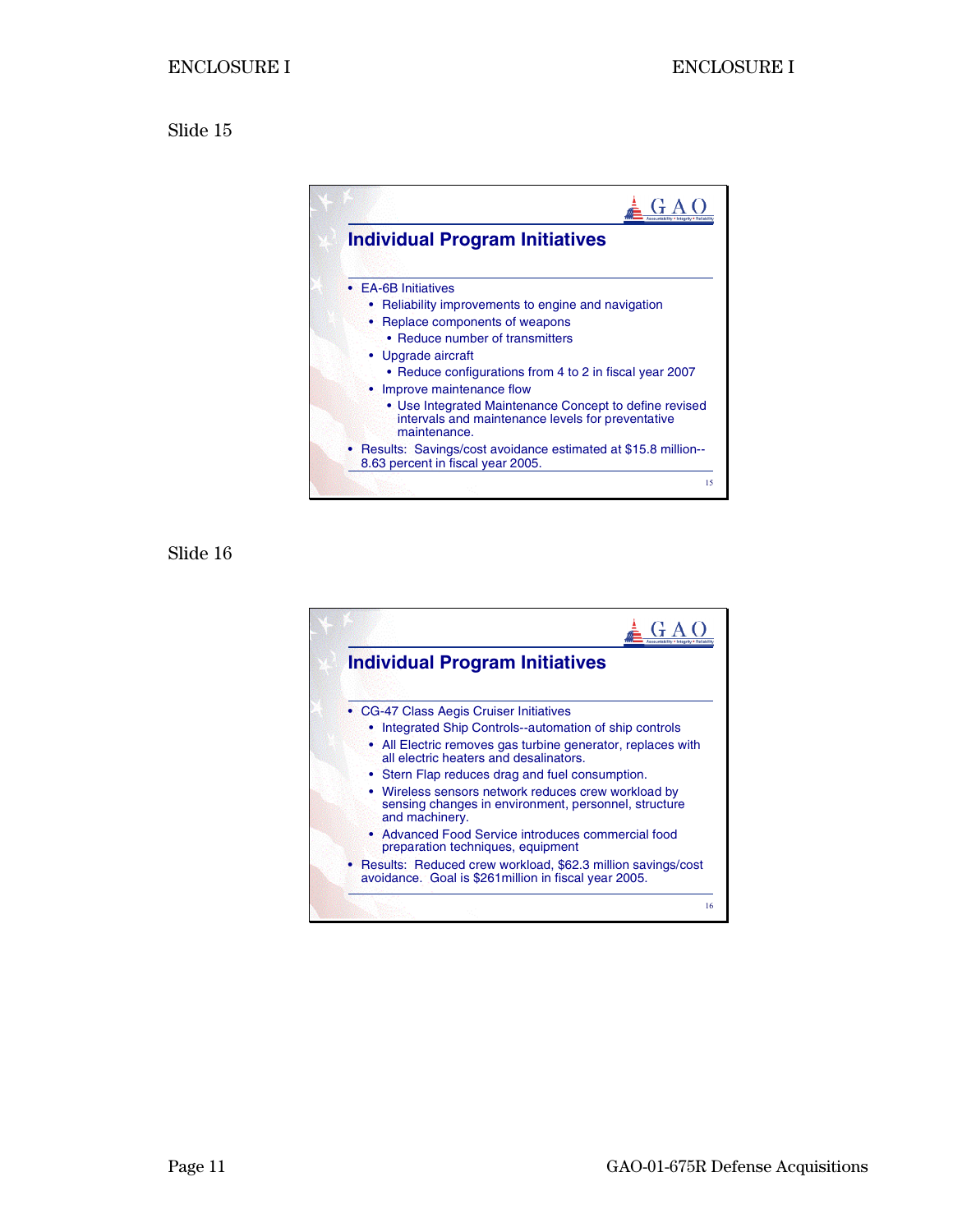

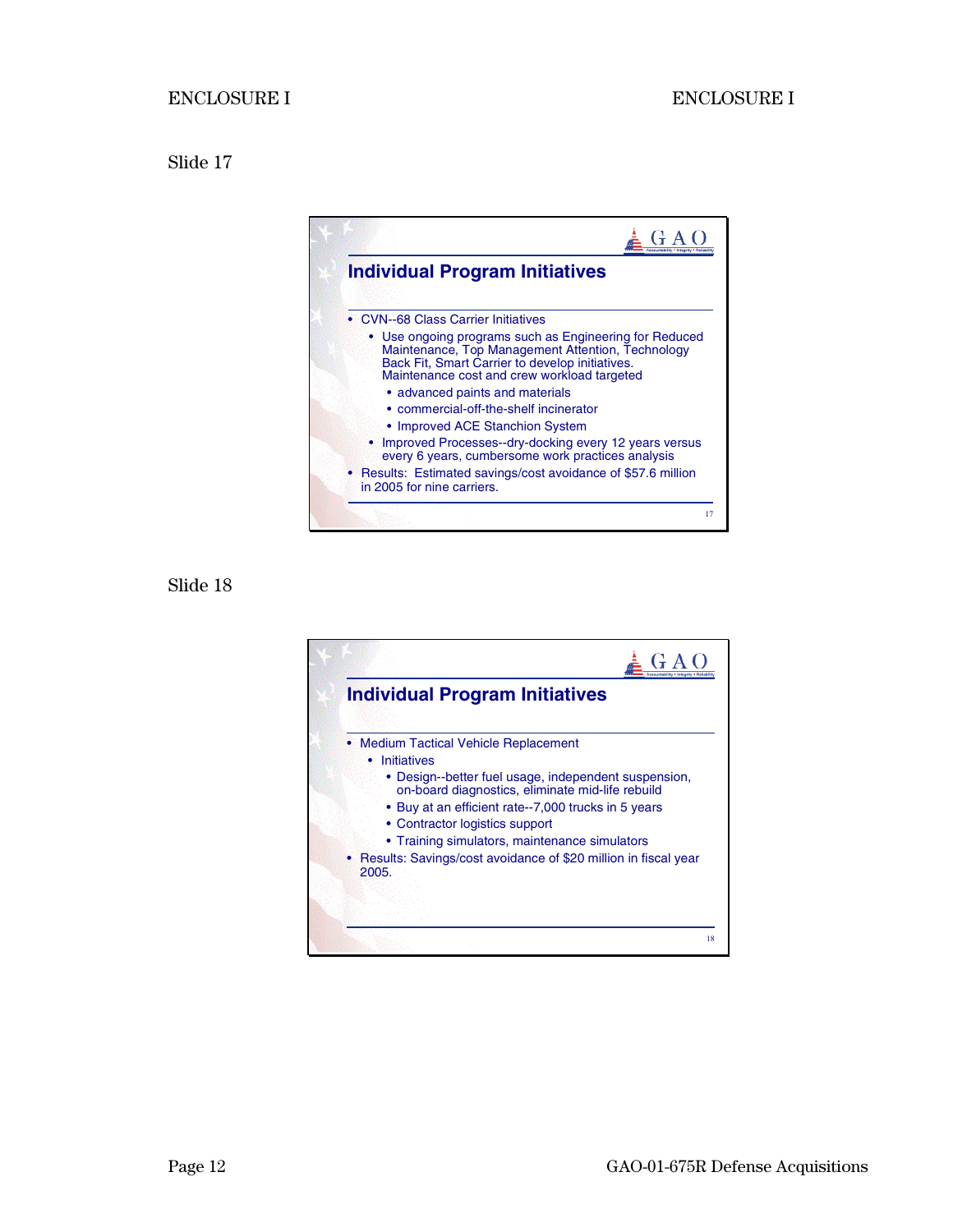

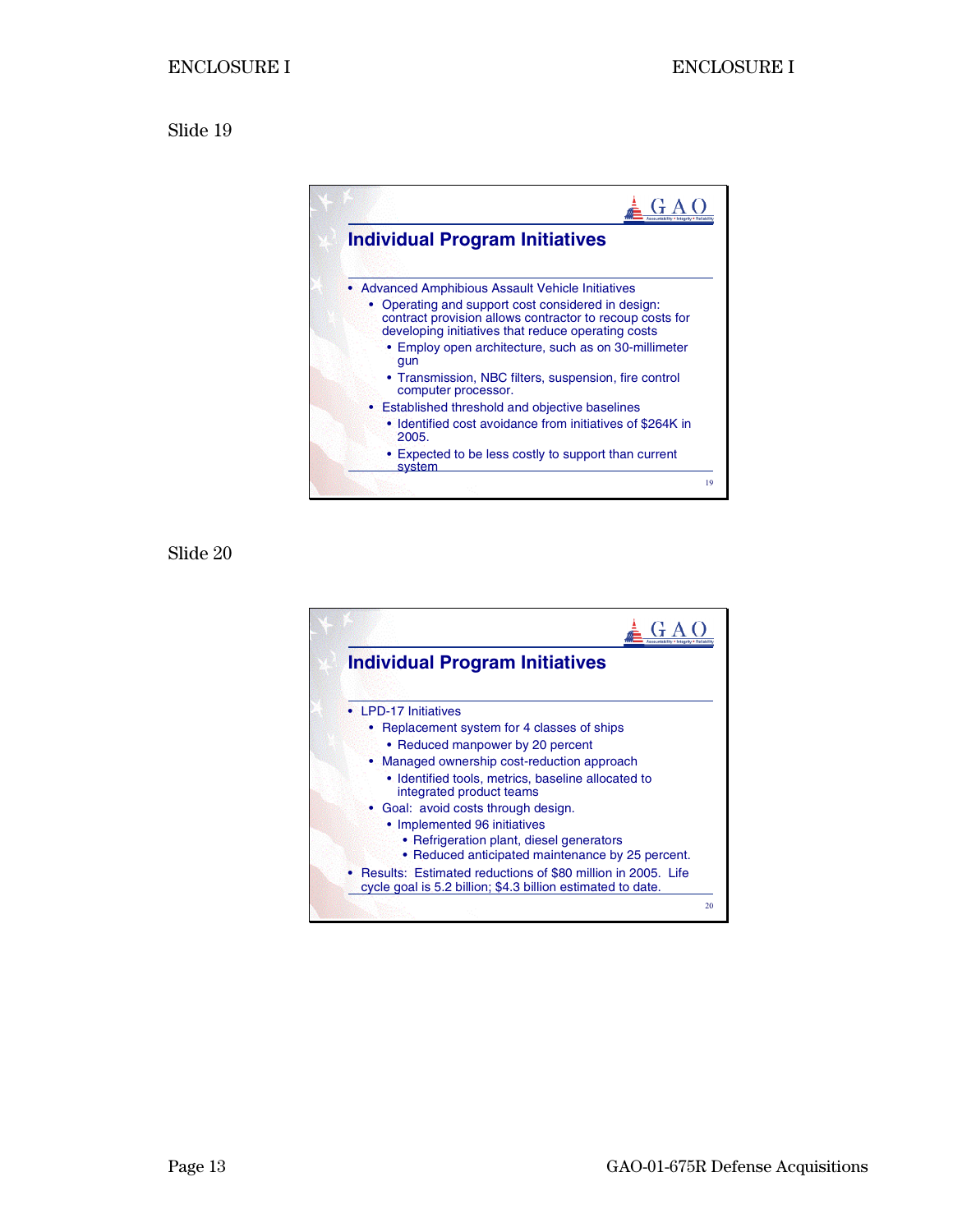